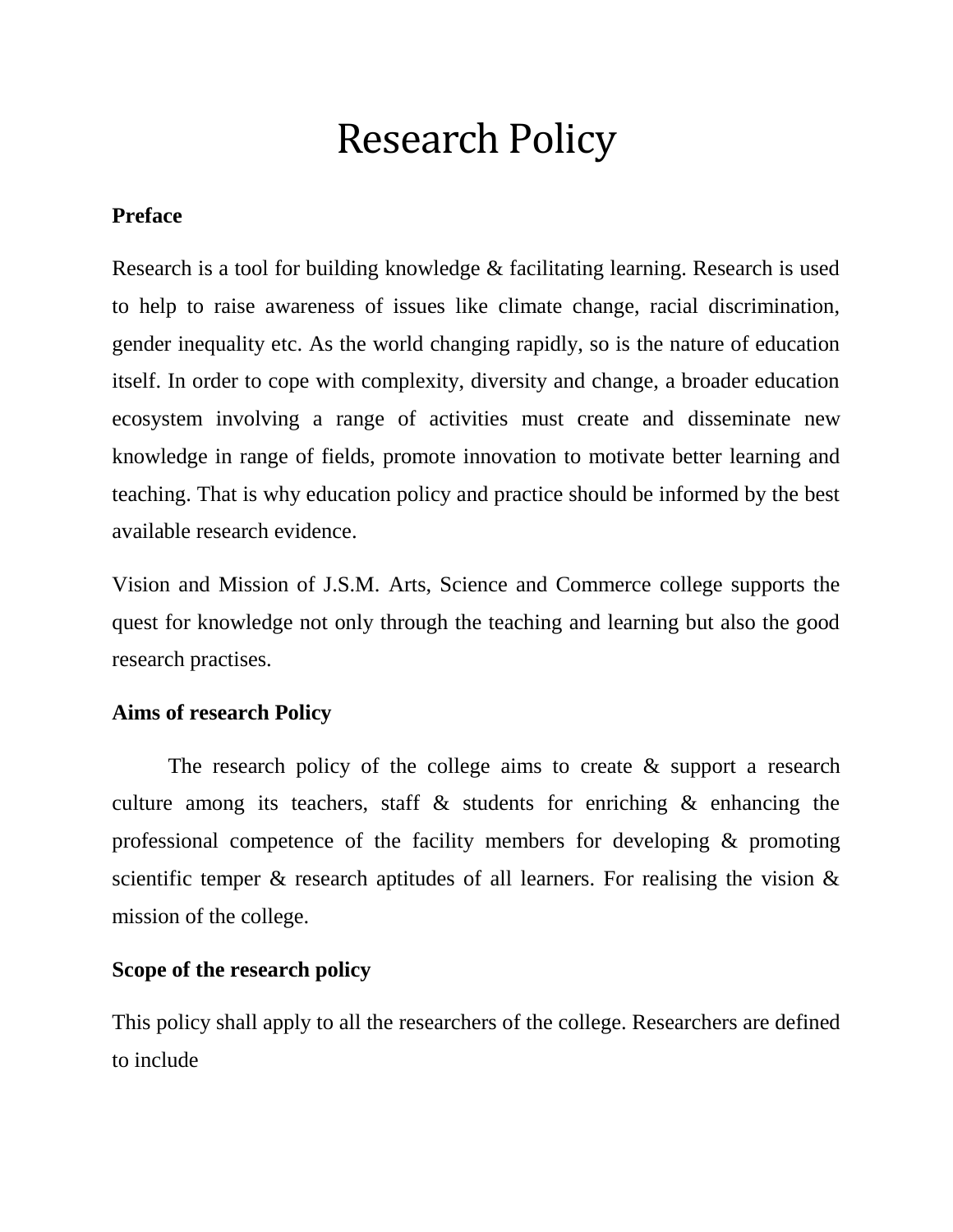- 1) All staff, temporary & permanent, who are active in teaching, research, administration & provision of any form of support to the core functions of the college.
- 2) All students registered with the college at undergraduate as well as for graduate level.

# **Objectives**

Research culture is pivotal to research excellence Institute wish to enhance its research culture.

- > To create an environment which will foster research at all levels in every constitutent of an institute.
- $\triangleright$  To encourage publications in quality journals, indexed in scopus/ web of science/ of with impact factor.
- $\triangleright$  To link with industries, other research institutes & society through the projects.

# **Policy & guidelines**

- Every Researcher has full right & freedom to conduct research, publish the findings & acquire scholarships/ Funds for the research.
- Procurement of research funds, sponsorship & its utilization is the right of the researcher.
- The staff involved in research must maintain the appropriate balance between their academic duties & research activities.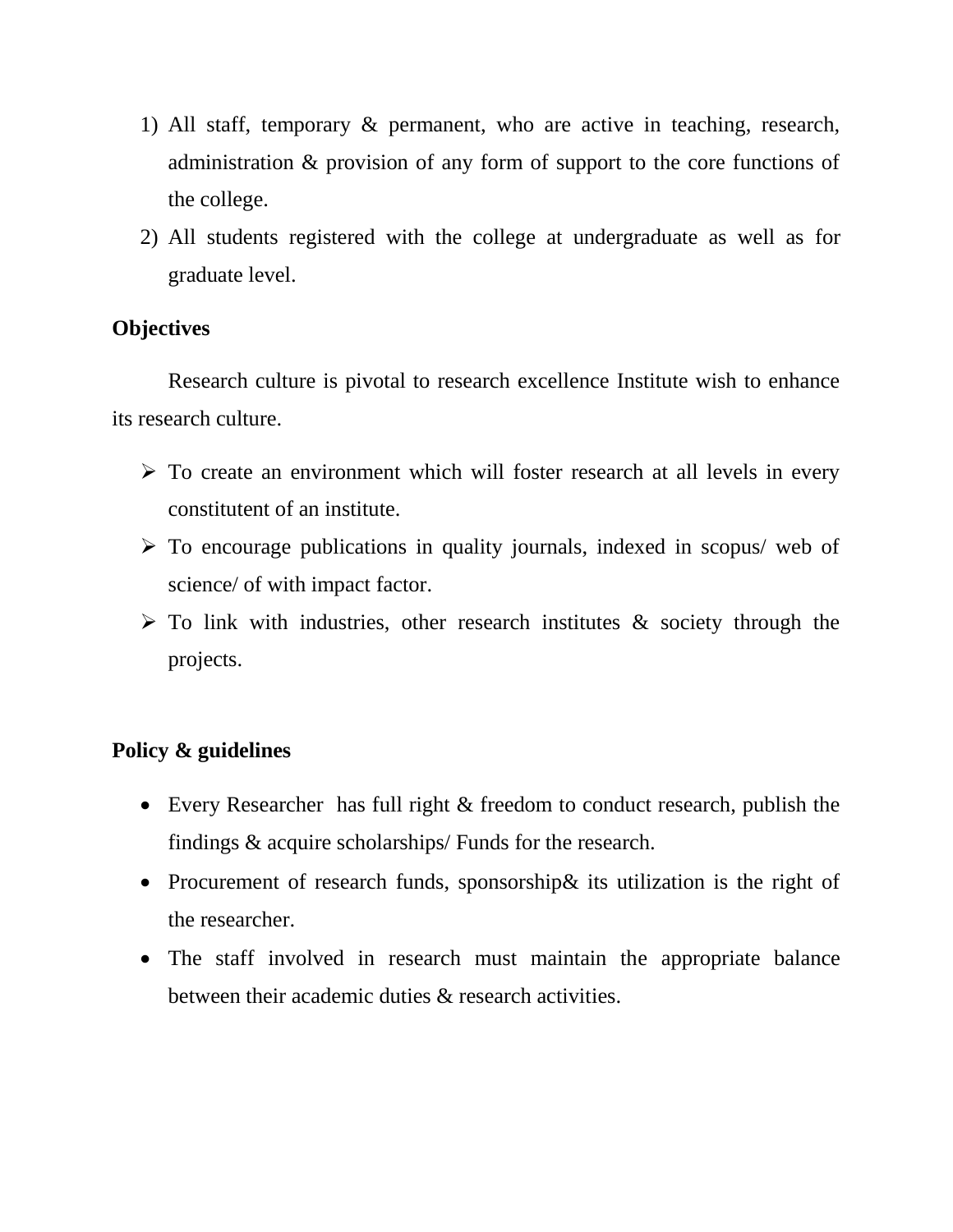- Publication of the output of the research is compulsory in reputed Journal/ UGC approved journals indexed in scopus/ Web of science with the college name.
- Researcher will be responsible for experimental design, data, results & its publication.
- All research proposals should be initiated only after approval of the principal of college.

# **Intellectual property & commercialization**

- $\triangleright$  Innovative research, models, starts-ups will be encouraged for IP protection under IPR before public disclosure.
- $\triangleright$  Researcher will encourage to identify innovation in their research & to apply for patent in India & abroad.
- $\triangleright$  Regular trainings workshop, seminars etc. will be organised for the awareness about IPR as well as good practices related to record keeping, data acquisition laboratory handbook etc.

# **Research committee**

Institute has constituted a research committee comprising principal, chairman of the committee  $\&$  members having ph.D. of different disciplines  $\&$ recognised research guide.

# **Role of research committee**

- $\triangleright$  Minimum set of activities shall be performed per year.
- $\triangleright$  Motivate the researcher to undertake the research project at the level of university and UGC.